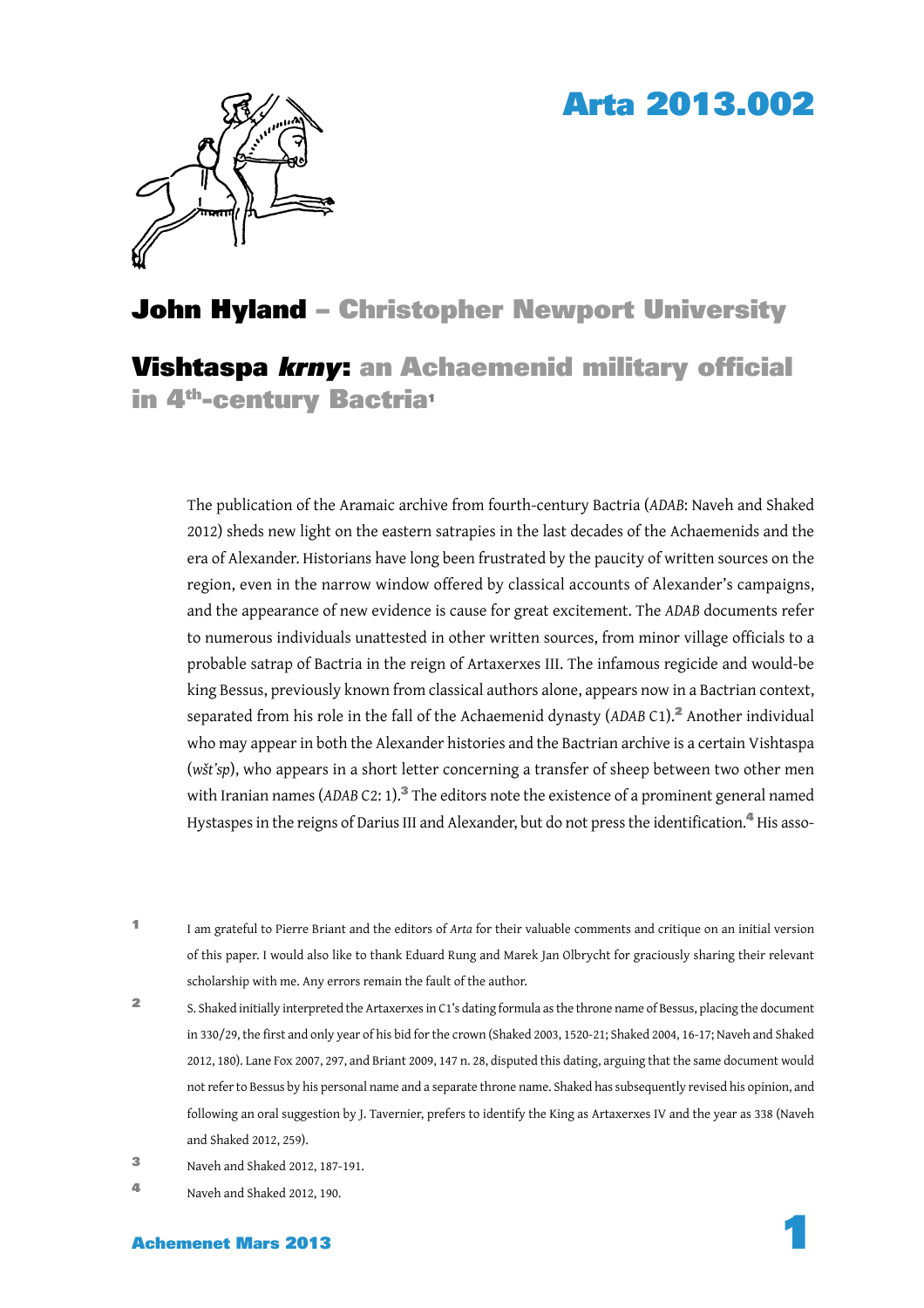

ciation with an important military title, though, offers a compelling reason to take Vishtaspa and the general Hystaspes as one and the same.

The name Vishtaspa was common in Achaemenid Iran, and its other occurrence in the *ADAB* letters seems to refer to a separate individual, a barley distributor in the town of Varaina (C4: 35). The man in C2 appears to be an elite figure, distinguished by the word *krny* that follows his name. Naveh and Shaked propose that *krny* refers to the Kāren family, a powerful noble clan of the Parthian and Sasanid periods, based in the region of Nihavand.<sup>5</sup>

The Vishtaspa of C2 may have belonged to Iranian high society, but an association between *krny* and the later Kārens seems somewhat unlikely. The chronological gap between the fourth century and the Parthian and Sasanid periods is significant, even if a handful of noble family dynasties, like that of Atropates in northwest Media, retained importance for several centuries after the Achaemenids. It is less plausible that the base of the family would have shifted from Bactria, the area of the ADAB archive, to a new location in western Iran. Fortunately, an alternative interpretation of *krny* is available. It is preferable to take the word as a high-ranking military office, described by the fourth-century Greek author Xenophon as a prominent position in the hierarchy of the Achaemenid empire.

Xenophon's *Hellenika* (1.4.3) speaks of a Persian title, rendered in Greek as *karanos*, that gave its bearer military command and control of recruitment over an extensive territory. The only figure explicitly associated with the term is Cyrus the Younger, the subject of Xenophon's discussion, but other historically attested generals may have held the same position. Darius II appointed Cyrus *karanos* over western Anatolia to oversee intervention in the Peloponnesian War and attend to troublesome indigenous groups like the Pisidians and Mysians. Xenophon's account does not claim that Cyrus replaced a previous *karanos*, and it is possible that the office was an extraordinary assignment, rather than a permanent feature of Achaemenid provincial administration.<sup>6</sup>

Linguists have long recognized the title's derivation from the Old Persian root *kāra*-, "army," and some have proposed an original Old Persian title of \**kārana*-, "army commander."<sup>7</sup> Most importantly for the interpretation of *ADAB* C2, the Aramaic version of the term is known from coins of the Parthian period, which display the Greek title *autokrator*, referring to supreme military command, and give its equivalent as *krny*. <sup>8</sup> This later attestation of *krny* as *karanos*

- 6 On the position of *karanos*, see Petit 1983; Keen 1998; Briant 2002, 340. Rung 2011, 19, argues that the term signified all Achaemenid generals (equivalent to Greek *stratēgos*), but could sometimes refer to a general with supreme command (like Cyrus).
- <sup>7</sup> On the linguistic derivation, see Widengren 1969, 106; Haebler 1982, 84-87; Testen 1991, 174; Rung 2011, 19; Olbrycht 2013.
- <sup>8</sup> Bernard 1994, 500; Briant 2002, 981; Olbrycht 2013.

# Achemenet Mars 2013 2

<sup>5</sup> Naveh and Shaked 2012, 191.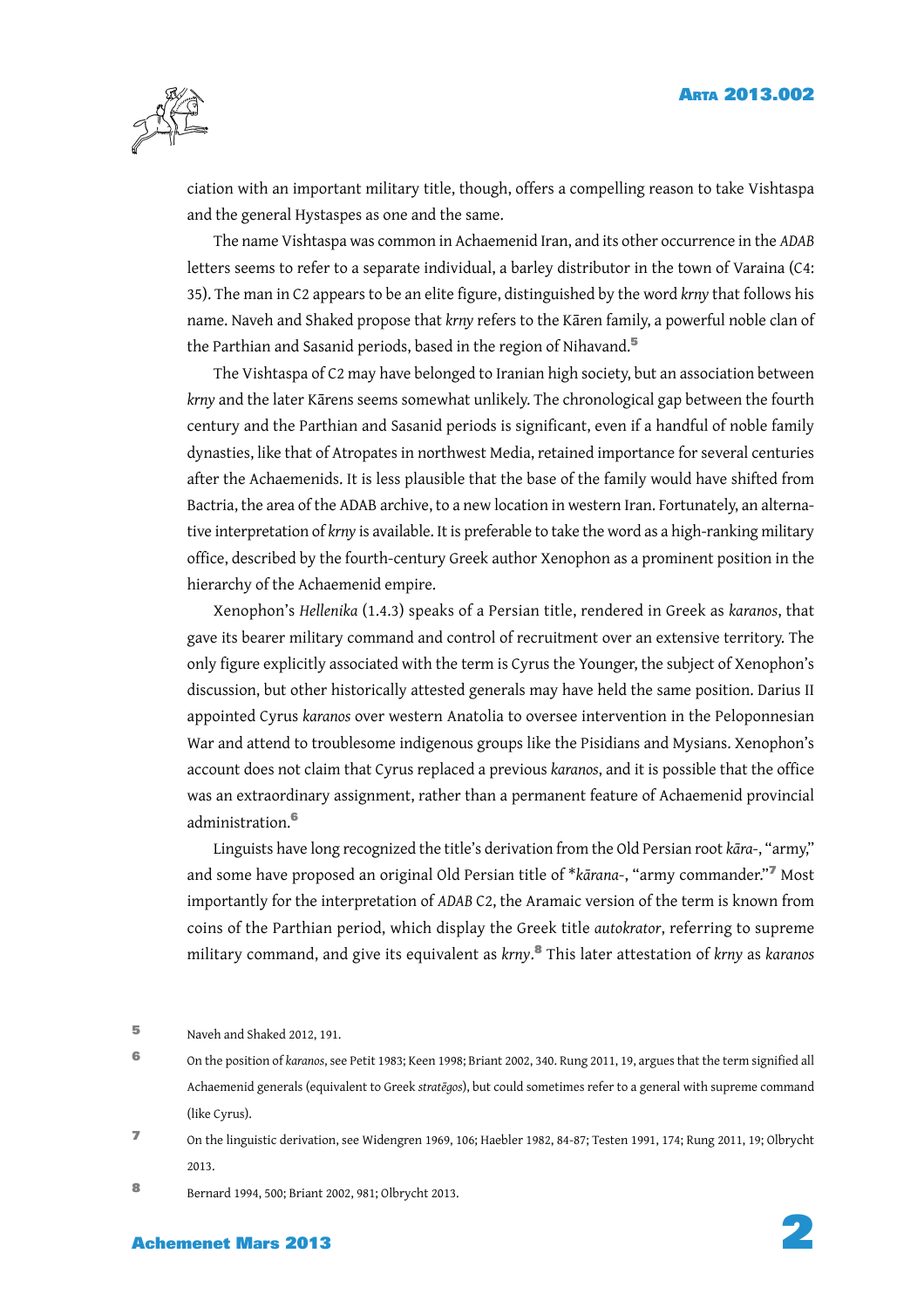

supports the view that the word after Vishtaspa's name in C2:1 should be interpreted as the same military office.

The Vishtaspa text, therefore, preserves the first occurrence of the title *krny*/ *karanos* in a surviving Achaemenid document. Its inclusion highlights Vishtaspa's status as a high-ranking military leader, even in a context that does not involve actual warfare – a fact that should not surprise us, as other *ADAB* letters show groups of soldiers engaged in non-violent tasks, gathering a harvest threatened by locusts (A4) and removing sand (or stores of vinegar) from a house of the satrap (A2: 5-6).<sup>9</sup> Vishtaspa's military duties remain obscure, but he may have conducted operations against warlike Scythian communities on the margins of Bactria and Sogdiana, just as the earlier *karanos* Cyrus had done against trouble-makers in southwest Anatolia.<sup>10</sup>

Vishtaspa's connections to the transaction in C2, on the other hand, remain open to interpretation. The letter states that a man named Kaufadata has delivered forty sheep to another man, Vaidyura. The use of the honorific title "my lord" ('l mr'y) implies Vaidyura's superior status. Vishtaspa's name and title precede the transaction record, but follow the initial dating formula, which refers to "Year 1" of an anonymous king.<sup>11</sup>

There is no statement of Kaufadata's or Vaidyura's relationship with Vishtaspa, and it remains unclear whether their exchange occurs under the *karanos*' authority, or concerns a matter of direct relevance to his household. One possibility is to take the initial reference to Vishtaspa as a mere augment to the dating formula, translating the initial phrase, "In the year 1. Vishtaspa [was] *karanos*." The parties to the sheep disbursement might have noted Vishtaspa's position as the senior imperial official in the region, a man to whom they could turn if any dispute arose from their transaction (although this raises the question of the juridical boundaries between *karanos* and satrap). Alternatively, they might have recorded the name of the *karanos* as a legal witness to their exchange.

A more attractive solution is to view Kaufadata as Vishtaspa's personal agent, transferring a gift or payment of sheep to Vaidyura on behalf of the *karanos*. Several fifth-century letters from Egypt show Persian landowners ordering Arshama's steward Nakhthor to deliver promised

<sup>9</sup> For "sand" or "vinegar" in A2, see Naveh and Shaked 2012, 81-82.

<sup>10</sup> Wu 2010, 559-60, discusses combat scenes on seal impressions as visual evidence of a Central Asian military threat to the eastern satrapies. Naveh and Shaked 2012, 17, interpret the construction of a fort at Nikhshapaya in 348 or 347 (A4) as a defensive measure against Scythian incursions. We do not know how the roles of the *karanos* and the satrap would have intersected in such circumstances; on satrapal military duties in the region, see Briant 1984, 71-74.

<sup>11</sup> Naveh and Shaked 2012, 191, note the possibility that Vishtaspa's name implies possession ("the disbursement of Vishtaspa"), but prefer a translation based on regular Aramaic word order, which makes Kaufadata the source of the payment (*wšt'sp krny 'zgm' mn kwpdt*).

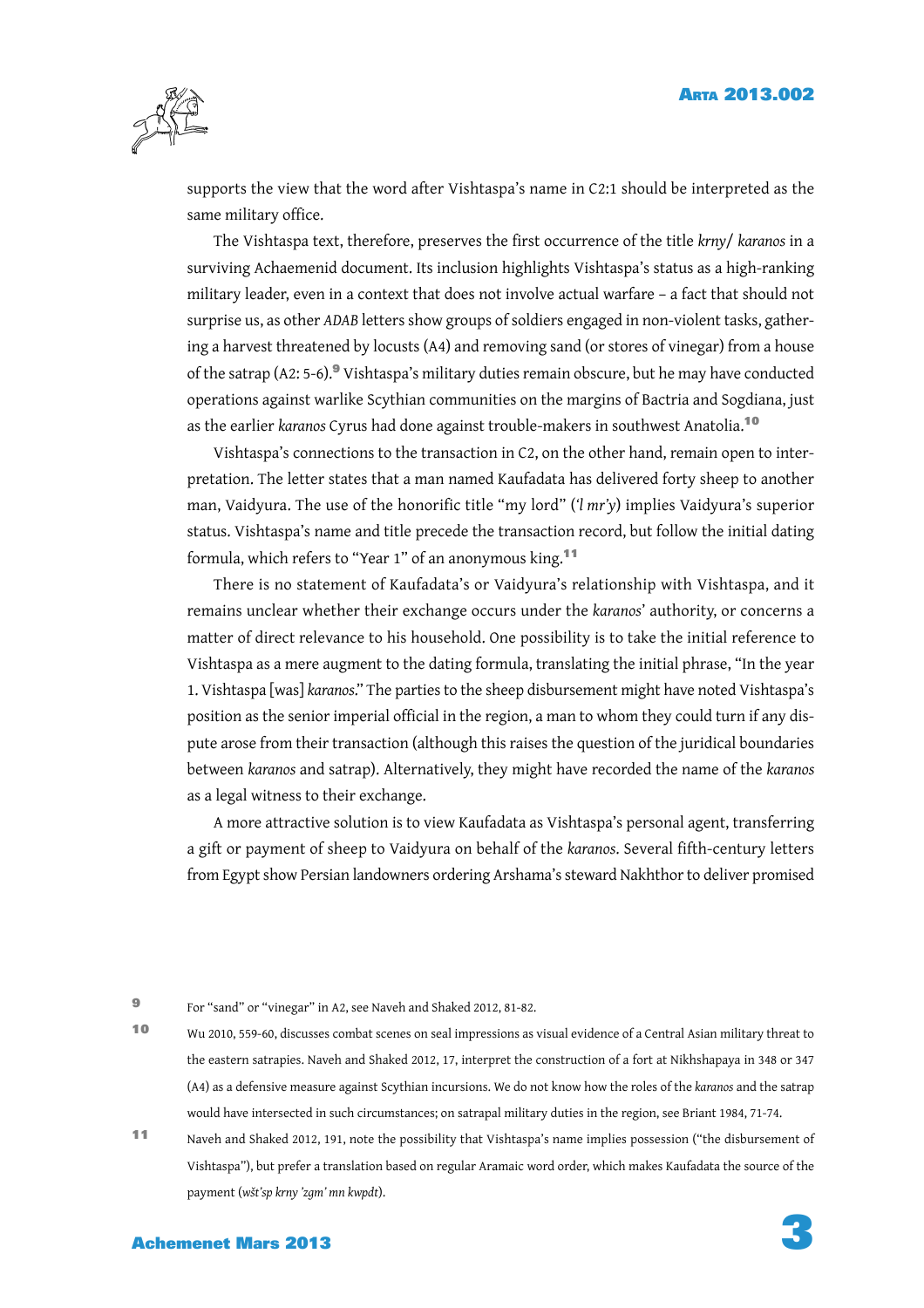

goods from the satrap to their estates, and this could be taken as a similar case.<sup>12</sup> Kaufadata's name also appears on the reverse side of the letter and remains visible when the letter is folded, which may be a way to document his responsibility for this disposition of his master's property.<sup>13</sup> It is easy to believe that a wealthy general owned the impressive seal used to authenticate the letter.<sup>14</sup>

Vishtaspa's status as a *karanos* in the Bactrian region makes him a promising candidate for identification with the Alexander historians' Hystaspes. C2's reference to "Year 1" allows three dates, all consistent with the match. The earliest possibility is 359 (the first year of Artaxerxes III). The editors refused to date the Bessus text (C2) in this year because it would precede 353, the earliest explicit date for an *ADAB* letter (A1), but there is no conclusive reason to rule it out.<sup>15</sup> We will note Hystaspes' connections to Artaxerxes III below, and it is not impossible that a noble could have served as *karanos* in 359 and continued to hold senior posts into the 320s.<sup>16</sup> Dates of 338 (Artaxerxes IV) or 336 (Darius III) are also plausible, and consistent with Hystaspes' prominence under Darius and Alexander.<sup>17</sup>

The classical sources mention Hystaspes on two occasions. Curtius 6.2.7 calls him a royal kinsman (*propinquus*) and commander of a great army (*magni et ipse exercitus praetor*), a description compatible with the office of *karanos*. The historian reports that the Macedonians captured Hystaspes' wife, a granddaughter of Artaxerxes III, during the pursuit of Darius III. Alexander, supposedly moved by her plight, promised to search for her husband to facilitate a reunion.

- 12 See Porten and Yardeni 1986 (*TADAEI*), A6.15, 16. On the *ADAB* archive's evidence for Persian officials as owners or guardians of "household" estates in Bactria, served by estate managers in roles equivalent to Nakhthor's in the Arshama letters, see Briant 2009, 150.
- 13 Naveh and Shaked 2012, 191, note that the case is unusual, as a name on the outside of a letter usually indicates the addressee. Further investigation by scholars of Achaemenid archival practice may help to resolve its purpose in the Kaufadata letter.
- <sup>14</sup> For photographs of the seal image, see Naveh and Shaked 2012, 187, 189. It depicts a hunting scene, in which a rider and a dismounted man confront two rearing lions. Cf. Briant 2009, 150.
- <sup>15</sup> On C2, see Naveh and Shaked 2012, 180 and 259, with note 1 above; for defense of a possible date under Artaxerxes III, see Briant 2009, 147 n. 28.
- <sup>16</sup> The contemporary Mazaeus (Mazday) may have held satrapal rank from the early 350s to his death in 328; cf. Heckel 2006, 157; Briant 2009, 162. Cyrus the Younger was allegedly born after his father's succession (Plut. *Artox*. 2.3), in which case he served as *karanos* before reaching the age of twenty.
- 17 Naveh and Shaked 2012, 189 propose that the document dates to 330/29, Alexander's first full year as King of the Achaemenid empire, but this seems unlikely. Bessus' bid for the throne did not end until the summer of 329, and 330/29 seems too early for a Bactrian document to recognize Alexander's rule. Babylonian texts first acknowledge his takeover by reference to an accession year (331/30), and then continue his dating from year 7 (330/29), since he first came to the Macedonian throne in 336/35; see discussion in Briant 2010, 179-80.

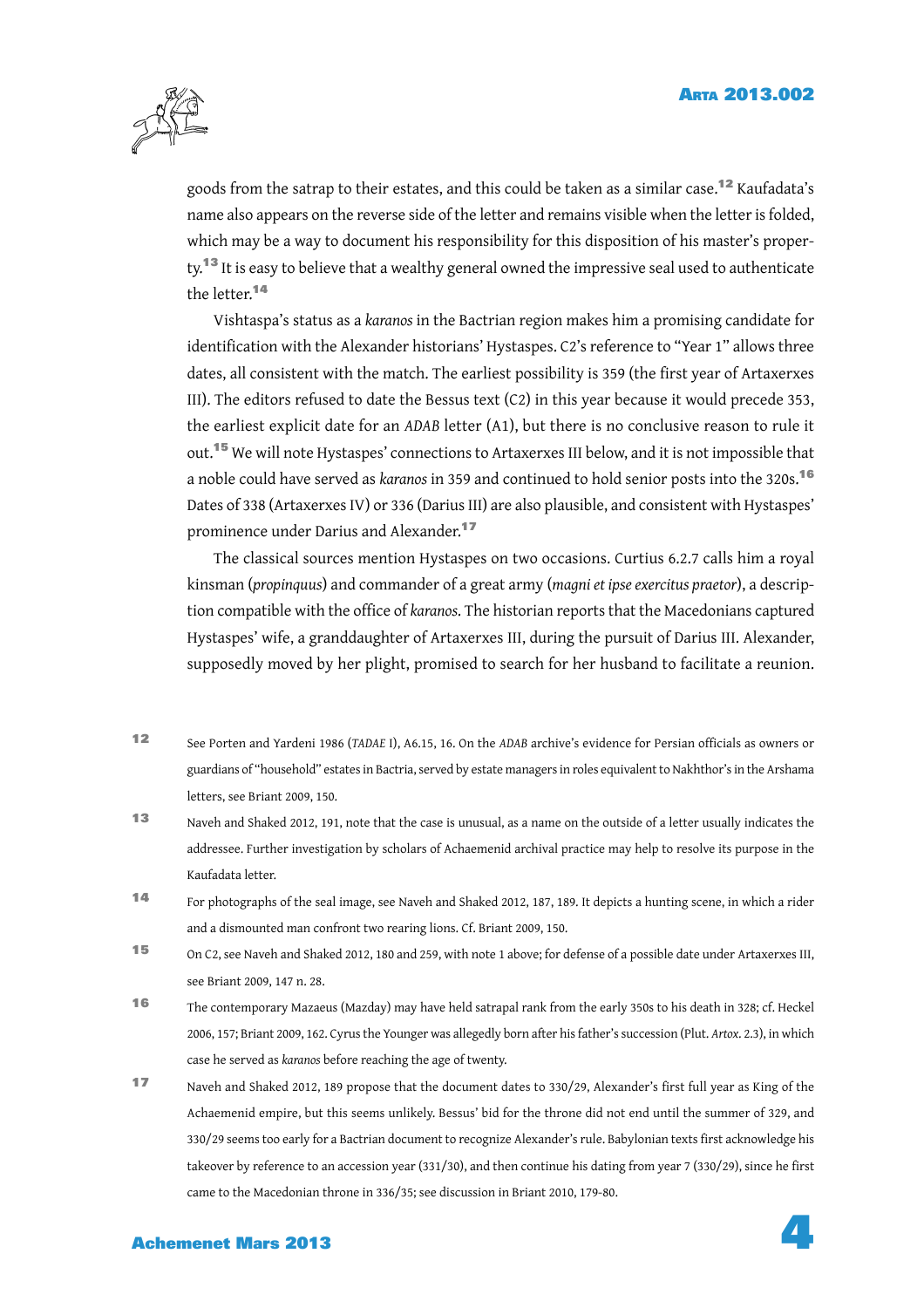

Curtius never returns to the story, leaving readers to wonder whether the captive princess regained her spouse.

Scholars have identified Curtius' Hystaspes with a homonymous individual, named by Arrian 7.6.4 as commander (*hēgemōn*) of the Iranian elites inducted into Alexander's Companion cavalry in 324.<sup>18</sup> Arrian gives no details on Hystaspes' prior service, but significantly, describes him as a Bactrian. If he is the same man as C2's Vishtaspa, his previous military command in Bactria could explain why Arrian's sources gave him this ethnic label, rather than assuming his Persian identity.<sup>19</sup>

Given his eventual success under the new regime, Vishtaspa-Hystaspes cannot have supported Bessus' claim to the throne in 330/29, and he probably joined Alexander at some point between the death of Darius and the invasion of Bactria.<sup>20</sup> Military prominence under Darius III helps to explain Hystaspes' leading role among Alexander's Iranian *hetairoi*, and like Darius' brother Oxyathres, he also may have helped to symbolize the royal family's support for Alexander's rule.<sup>21</sup> The fact that he maintained high rank near the end of Alexander's reign, after the elimination of numerous Iranian satraps, implies that the new King held him in considerable trust.

The limits of the Alexander historians' information on this important figure make his appearance in new documentary evidence all the more remarkable. If the identification proposed here is correct, the fortuitous publication of *ADAB* C2 sheds welcome light on Vishtaspa's position before Alexander's invasion. Finally, it increases our awareness of administrative complexity in fourth-century Bactria, showing how a military official like the *karanos* might take part in the economic and social life of the province, while working alongside local elites, district governors, and satraps to assert Achaemenid authority in one of the empire's most vital regions.

> **John Hyland john.hyland@cnu.edu**

<sup>18</sup> Berve 1926 vol. 2, 378; Bosworth 1980, 13 n. 110; Heckel 2006, 142.

<sup>19</sup> Identification of ethnic association from specific names, particularly in the Iranian and Central Asian regions of the Achaemenid empire, remains extremely problematic, with complexities that may have been lost in early Greek writing on the subject; cf. Briant 1984, 89-96.

<sup>20</sup> Bosworth 1980, 13 n. 110, posits a kinship between Hystaspes and Bessus, since both are described as blood relatives of Darius III.

<sup>21</sup> For Oxyathres' induction into the *hetairoi*, see Diod. 17.77.4; Curt. 6.2.11, 7.5.40; Plut. *Al*. 43.7.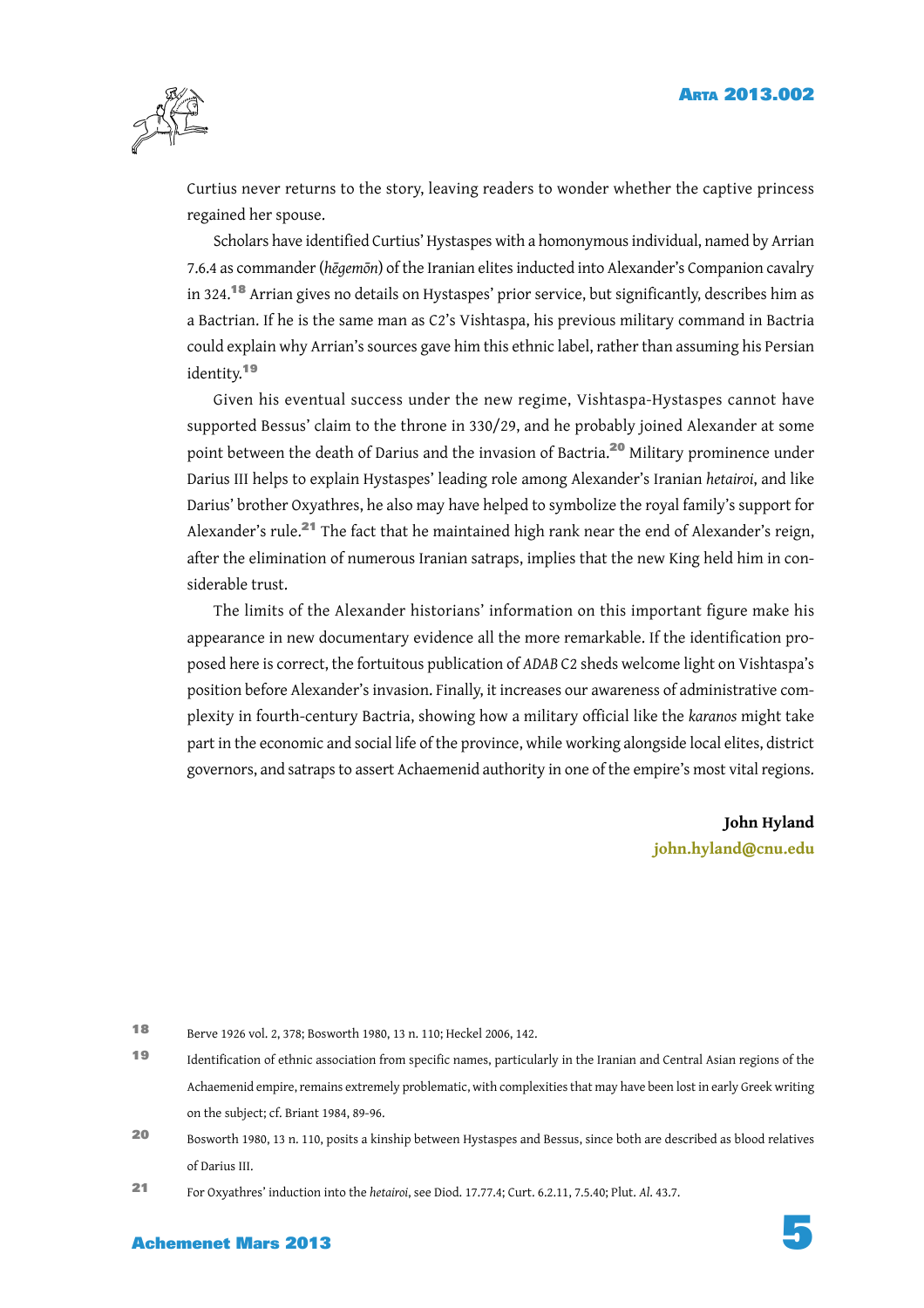

#### **Bibliography**

BERNARD, P. 1994, L'Asie centrale et l'Empire séleucide, *Topoi* 4/2: 473-511.

- BERVE, H. 1926, *Das Alexanderreich auf prosopographischer Grundlage* (2 vols.), Munich.
- BOSWORTH, A.B. 1980, Alexander and the Iranians, *Journal of Hellenic Studies* 100: 1-21.
- BRIANT, P. 1984, *L'Asie centrale et les royaumes proche-orientaux du premier millénaire (c. VIII<sup>e</sup> -IV<sup>e</sup> siècles avant notre ère)*, Paris.
- BRIANT, P. 2002, *From Cyrus to Alexander: a History of the Persian Empire* (P. DANIELS, trans.), Winona Lake.
- BRIANT, P. 2009, The Empire of Darius III in Perspective, in: W. HECKEL and L. TRITLE (eds.), *Alexander the Great: a New History*, London: 141-70.
- BRIANT, P. 2010, *Alexander the Great and his Empire: a Short Introduction* (A. KUHRT, trans.), Princeton.
- HAEBLER, C. 1982, Karanos. Eine sprachwissenschaftliche Betrachtung zu Xen. Hell. I 4,3, in: J. Tischler (ed.), *Serta Indogermanica: Festschrift für Günter Neumann zum 60. Geburtstag*, Innsbrück: 81-90.
- HECKEL, W. 2006, *Who's Who in the Age of Alexander the Great: Prosopography of Alexander's Empire*. Oxford.
- KEEN, A. 1998, Persian *Karanoi* and their Relationship to the Satrapal System, in: T.W. HILLARD, R.A. KEARSLEY, C.E.V. NIXON, and A.M. NOBBS (eds.), *Ancient History in a Modern University*. Vol. 1. *The Ancient Near East, Greece, and Rome*, Grand Rapids: 88-95.
- LANE FOX, R. 2007, Alexander the Great: 'Last of the Achaemenids?', in: C. TUPLIN (ed.), *Persian Responses. Political and Cultural Interaction with(in) the Achaemenid Empire*, Swansea: 267-312.
- NAVEH, J. and SHAKED, S. 2012, *Aramaic Documents from Ancient Bactria (Fourth Century BCE). From the Khalili Collections*, London.
- OLBRYCHT, M.J. 2013 (forthcoming), The titulature of Arsakes I, king of Parthia some remarks, in: N. SEKUNDA and K. ULANOWSKI (eds.), *Concepts of humanity and divinity in antiquity* (*seria monografyczna Akanthina* nr. 10), Gdańsk.
- PETIT, T. 1983, Karanos. Étude d'une fonction militaire sous la dynastie perse achéménide, *Les Études Classiques* 51: 35-45.
- PORTEN, B. and YARDENI, A. 1986, *Textbook of Aramaic Documents from Ancient Egypt*, vol. 1., Jerusalem.
- RUNG, E. 2011, Κάρανος / Kārana in the Military and Administrative System of the Achaemenid Empire, in: E. RUNG and O. GABELKO (eds.), *Iran and the Classical World: Political, Cultural and Economic Contacts of two Civilizations*, Kazan: 19.
- SHAKED, S. 2003, De Khulmi à Nikhšapaya: les données des nouveaux documents araméens de Bactres sur la toponymie de la région (<sub>IV</sub><sup>e</sup> siècle av. n.è.), CRAI: 1517-32.
- SHAKED, S. 2004, *Le satrape de Bactriane et son gouverneur: documents araméens du IV<sup>e</sup> siècle av. n.è*. (Persika 4), Paris.
- TESTEN, D. 1991, Κάρανος=κύριος, *Glotta* 69: 173-74.
- WIDENGREN, G. 1969, *Der Feudalismus im alten Iran: Männerbund, Gefolgswesen, Feudalismus in der iranischen Gesellschaft im Hinblick auf die indogermanischen Verhältnisse*, Köln.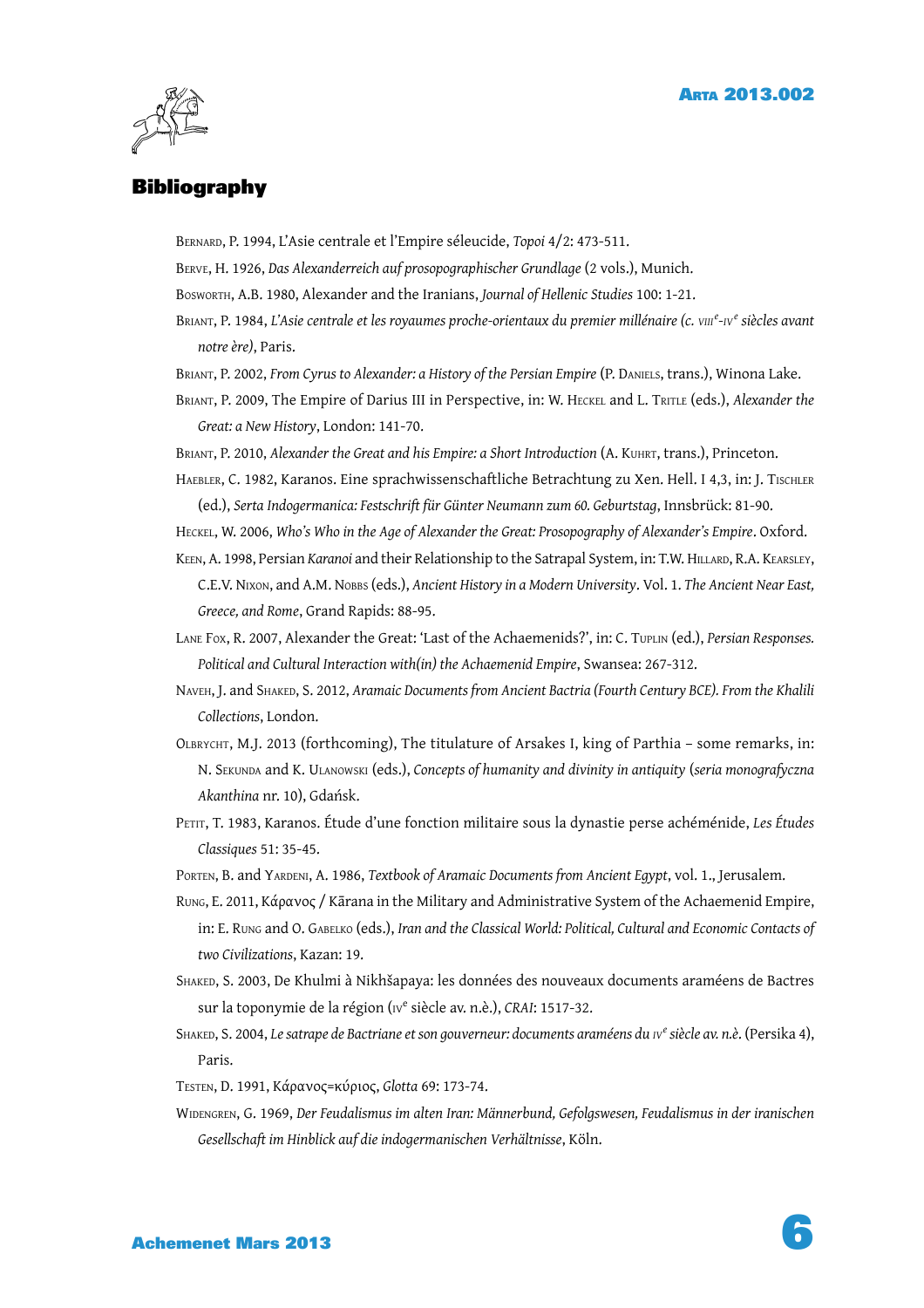

Wu, X. 2010, Enemies of Empire: A Historical Reconstruction of Political Conflicts between Central Asians and the Persian Empire, in: J. CURTIS and St.J. SIMPSON (eds.), *The World of Achaemenid Persia. History, Art and Society in Iran and the Ancient Near East*, London: 545-63.